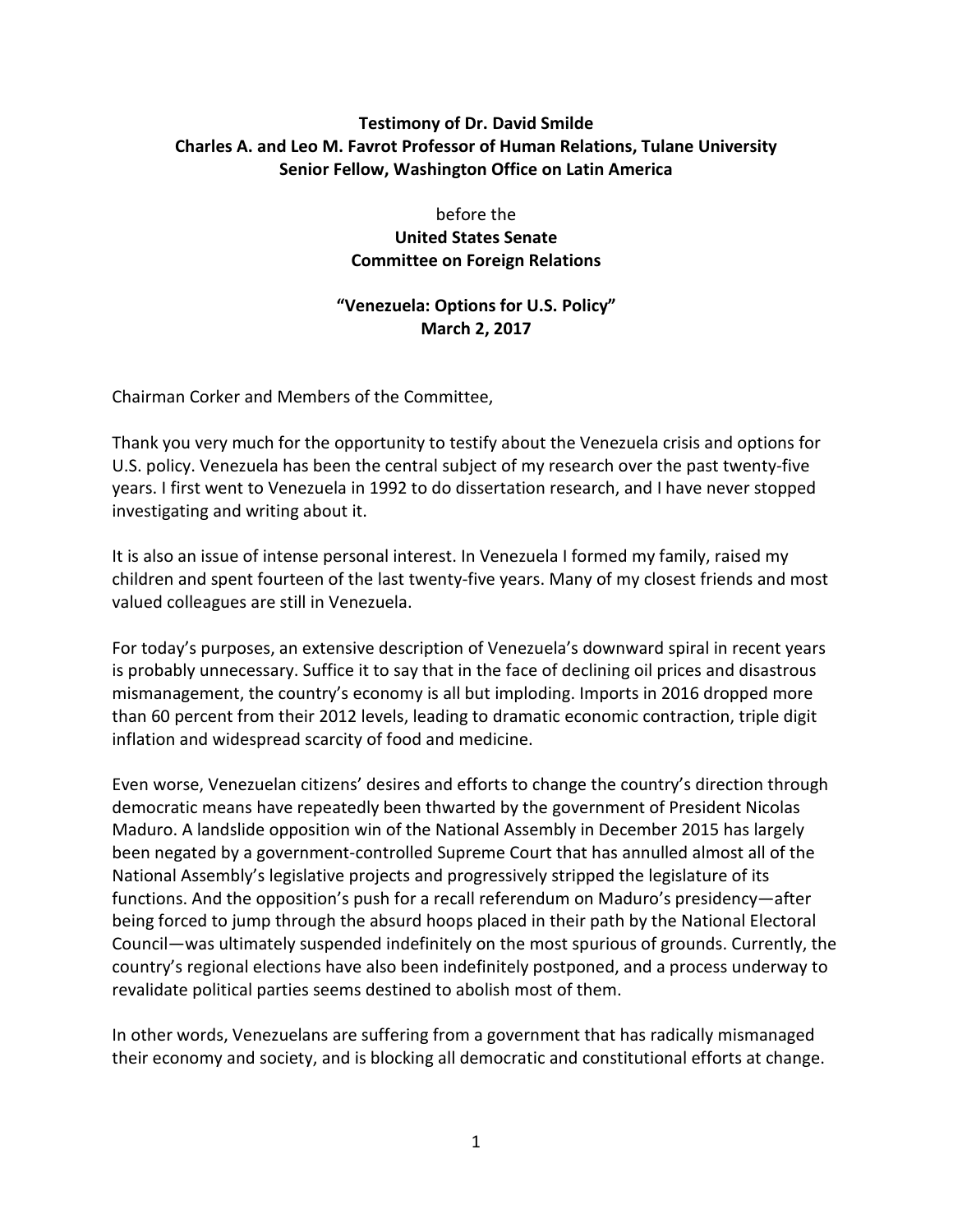In these dire circumstances, the United States' policy towards Venezuela should focus on facilitating the reestablishment of a democracy in which human rights are fully respected, including citizens' right to decide what kind of government they want and who they want to lead it.

The question, of course, is exactly how U.S. policy could help to achieve this outcome, and how to avoid approaches that would be ineffectual or even counterproductive. In weighing this question and considering the options available, it is important to take into account not just the intentions, but also the consequences of U.S. actions and policies. Even policies that are pursued for the best of intentions may prove to be ineffective, or even deleterious to the ultimate goal.

In December 2014 the "Venezuela Defense of Human Rights and Civil Society Extension Act" was signed and in March 2015 it was rolled out with an Executive Order targeting seven Venezuelan officials for sanctions. In my view, this was not the right policy and is not helping the situation of Venezuela.

For good reasons, sanctions have become one of the most important policy instruments in international relations. They represent a tool that is stronger than words but does not resort to violence. Applying sanctions can give a powerful message from one country to another about what kinds of things it finds unacceptable. In the best cases, sanctions can even generate change in the actions of sanctioned actors without armed struggle. All of this is good.

However, the ample research on the matter is quite clear in its findings that sanctions<sup>[1](#page-1-0)</sup>, whether general or targeted, do not work most of the time.<sup>[2](#page-1-1)</sup> Sanctions can serve to signal displeasure or the highlight values of the sanctioning country. But only in some cases do they actually generate a change in behavior. Researchers argue that there are three important factors that impact the effectiveness of sanctions.

First, while sanctions definitely have a signal moral resolve and disapproval, this works both ways. Sanctions can function to change behavior in contexts that care a lot about the country wielding the sanctions thinks.<sup>[3](#page-1-2)</sup> For example, in both South Africa and Serbia, sanctions meant a lot because these countries—including ruling elites—saw the West as an important ally.

<span id="page-1-0"></span> <sup>1</sup> Daniel Wagner, "Do Sanctions Work?" *The World Post*, February 27, 2017, [http://www.huffingtonpost.com/daniel-wagner/do-sanctions-work\\_b\\_7191464.html.](http://www.huffingtonpost.com/daniel-wagner/do-sanctions-work_b_7191464.html)

<span id="page-1-2"></span><span id="page-1-1"></span> $2$  One exhaustive review of 200 sanctions programs in the Twentieth Century showed that there was evidence of success in 35% of cases. Gary Clyde Hufbauer, Jeffrey J. Schott, Kimberly Ann Elliott and Barbara Oegg. 2009. *Economic Sanctions Reconsidered*. Peterson Institute for International Economics. <sup>3</sup> Kenneth Rogoff, "Opinion: Do economic sanctions work?" *Market Watch*, January 6, 2015, [http://www.marketwatch.com/story/do-economic-sanctions-work-2015-01-](http://www.marketwatch.com/story/do-economic-sanctions-work-2015-01-06?mod=mw_share_twitter) [06?mod=mw\\_share\\_twitter.](http://www.marketwatch.com/story/do-economic-sanctions-work-2015-01-06?mod=mw_share_twitter)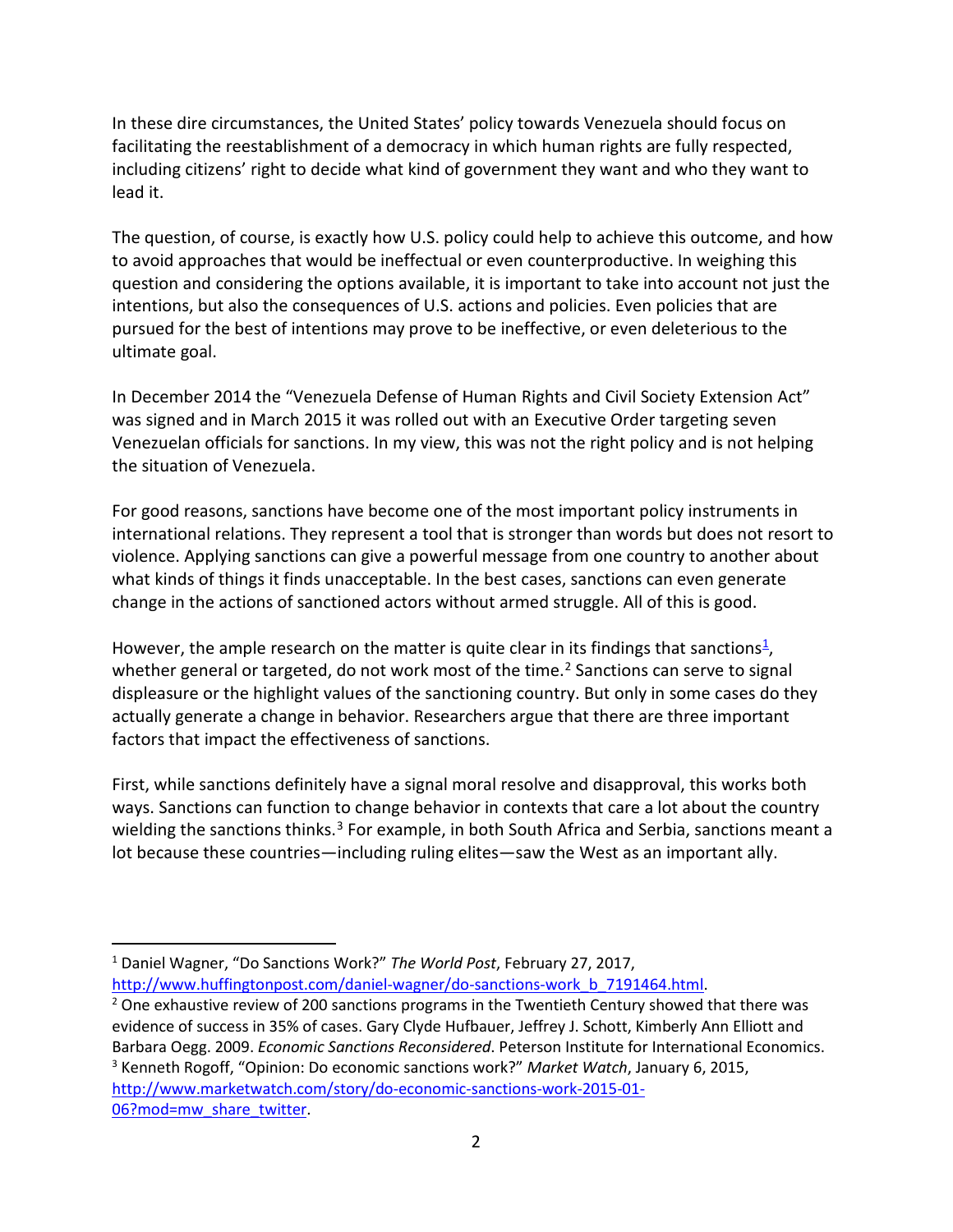But in cases in which there is an existing anti-American ideology, U.S. sanctions can have a "Battle of Britain" effect, whereby those targeted do not relent but instead hunker down and fight against the odds, even converting their resistance into a potent political theme to shore up their domestic support.<sup>[4](#page-2-0)</sup> An instructive case in point is the fifty years of U.S. sanctions on Cuba, an approach which, far from dislodging the Castro brothers, has facilitated their permanence in power.

Second, sanctions are weaker when they are unilateral.<sup>[5](#page-2-1)</sup> The more international support and participation sanctions enjoy, the more legitimacy and effectiveness they are likely to have, and the harder they are to portray as imperialist conspiracies.<sup>[6](#page-2-2)</sup> The international consensus around sanctions in South Africa, Serbia, and Iran, for example, has been important.

Third, for sanctions to achieve their purposes, they have to have clear and attainable goals,<sup>Z</sup> and the imposing party needs to be able to ease or lift the sanctions if and when the behavior that is the focus of the sanctions changes.<sup>[8](#page-2-4)</sup> If the sanctions are ends in themselves, with no remedy based on the behavior of those being targeted, then the incentives for cooperation dwindle. On the other hand, if it is clear that those imposing sanctions are prepared to ease or lift them as behavior warrants, then incentives for changed behavior can be strengthened, and the original purposes for imposing sanctions are more likely to be met.

Unfortunately, the current regime of targeted sanctions on Venezuelan officials, is on the wrong side of all three of these factors.

First, these sanctions definitely provide a signal that the U.S. is against what is happening in Venezuela. But they also fit very nicely in Venezuela's anti-imperialist, international conspiracy theories, which seek to explain all of Venezuela's current problems as the result of the United States trying to undermine the country's sovereignty. This line of response was certainly more important two years ago when the sanctions were first rolled out and Nicolas Maduro still had

<span id="page-2-0"></span> <sup>4</sup> Jonathan Marcus, "Analysis: Do economic sanctions work?" *BBC News,* July 26, 2010, http://www.bbc.com/news/world-middle-east-10742109.

<span id="page-2-1"></span><sup>5</sup> Francesco Giumelli. 2013. *The Success of Sanctions: Lessons Learned from the EU Experience .* Burlington, Vermont: Ashgate Publishing Company. Zarate, Juan C. 2013. *Treasury's War: The Unleasing of a New Era of Financial Warfare.* New York, New York: Public Affairs.

<span id="page-2-2"></span><sup>6</sup> Mark Malloch Brown and Harry Gibson, "Do Sanctions Work?" *Newsweek*, December 22, 2014, [http://www.newsweek.com/do-sanctions-work-293957.](http://www.newsweek.com/do-sanctions-work-293957)<br><sup>7</sup> Carla Anne Robbins, "Why Economic Sanctions Rarely Work," *Bloomberg*, May 24, 2013,

<span id="page-2-3"></span>[https://www.bloomberg.com/news/articles/2013-05-23/why-economic-sanctions-rarely-work.](https://www.bloomberg.com/news/articles/2013-05-23/why-economic-sanctions-rarely-work) Jonathan Masters, "What are Economic Sanctions," Council on Foreign Relations*,* February 8, 2017, [http://www.cfr.org/sanctions/economic-sanctions/p36259.](http://www.cfr.org/sanctions/economic-sanctions/p36259)

<span id="page-2-4"></span><sup>8</sup> Mark Malloch Brown and Harry Gibson, "Do Sanctions Work?" *Newsweek*. Dursun Peksen. 2009. "Better or Worse? The Effect of Economic Sanctions on Human Rights." *Journal of Peace Research* (Sage Publications, Ltd.) 46 (1): 59-77.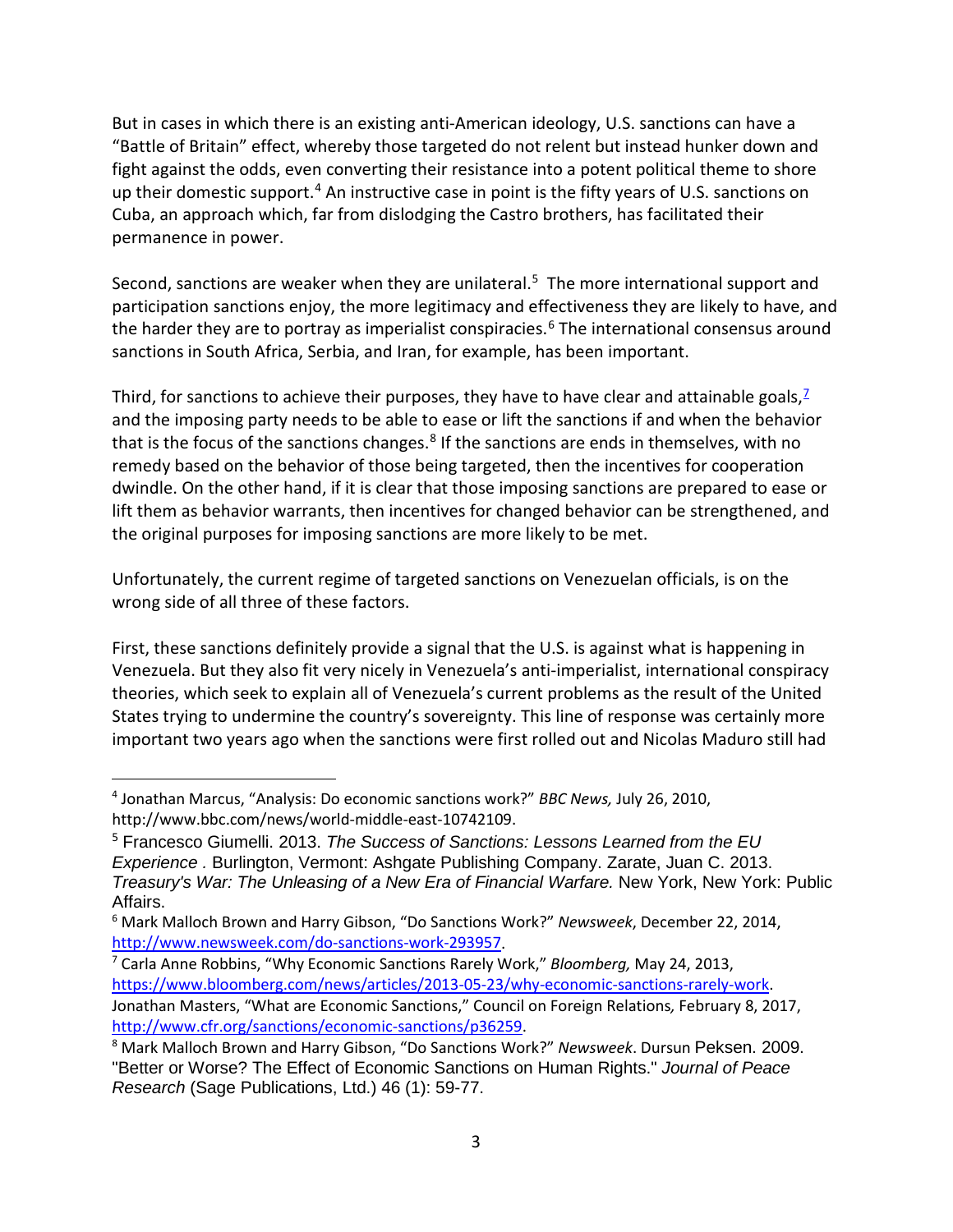the ability to win elections. But rallying around the flag in defiance of U.S. aggression is still important theme in maintaining Maduro's core of support. Indeed, Maduro still has a 20 percent approval rating, which is remarkably high in light of the severe social and economic crises the population is experiencing.

Second, rather than being applied in concert with other partners and enjoying wide international support, the U.S. sanctions have (to date) been conceived and imposed unilaterally. Moreover, their initial implementation through an Executive Order that labeled Venezuela a threat to U.S. national security generated region-wide rejection. Far from spurring allies to action on Venezuela, this framing put them on their heels and made it more difficult and less likely for them to act.

Third, while these sanctions have clear targets and can be attributed to concrete behaviors, which is good, there is no obvious path for easing or lifting them in the response to changed behavior. Moreover, even if the sanctions themselves were to be formally lifted for whatever reason, the underlying accusations of human rights violations and illegal drug trafficking activities would remain and make the person sanctioned assume that, once out of power, they could face extradition to the United States.

This last characteristic is perhaps the most important problem. Instead of creating an incentive to change the behavior of officials who engage in human rights violations or acts of corruption, these sanctions impose a penalty that will carry its heaviest weight if and when the government itself changes. They therefore increase the exit costs of these officials, and increase their loyalty to the Maduro government, to whose survival their own fates are bound more tightly than ever.

The logic of this can be seen in the way President Maduro has made a point of promoting officials who have been put on some sort of U.S. blacklist.

The seven officials sanction were not sidelined or ostracized. Rather, they were each rewarded either with lucrative positions in state industries, or as in the following four cases, with positions in the security apparatus.

- General Antonio Benavides Torres was named Chief Commander of the National Guard (Venezuela's branch of the Armed Forces dedicated to domestic security.)
- General Gustavo González López was designated head of the the Ministry of Interior and Justice and the head of the intelligence service SEBIN.
- Katherine Harrington was named, a month after being sanctioned, as Vice Minister of Citizen Security and Prenvention, serving in that post for 18 months before being removed.
- Manuel Eduardo Pérez Urdaneta is also a Vice Minister of Citizen Security and Prevention.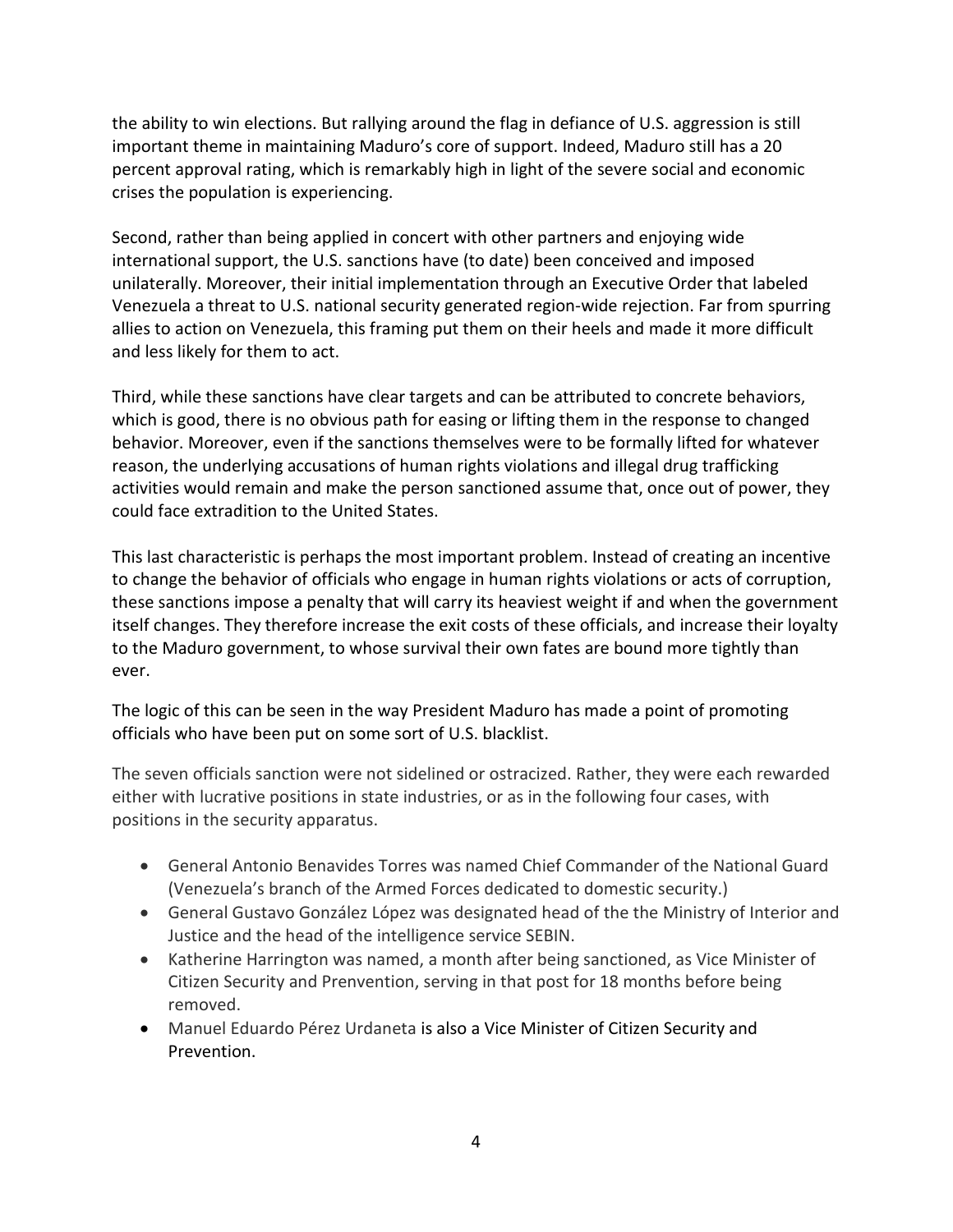This is part of a logic whereby Nicolas Maduro builds a core of officials whose loyalty he is sure of because of their high exit costs. It extends beyond these particular sanctions to include others on some kind of U.S. blacklist. In August 2016, General Néstor Reverol was named Minister of Interior and Justice a day after U.S. prosecutors unsealed his indictment on charges of drug trafficking.

We can ask how this logic of sanctions-induced loyalty will play out with Vice President Tareck El Aissami who has been put on the Treasury Department's Kingpin list, leading to similar sanctions. From El Aissami's perspective, a return of fair elections to Venezuela would surely put the opposition in power and likely see him extradited to the United States. One should assume that he will use all the levers of power to prevent that from happening.

It might be argued that, even if sanctions raise the exist costs of sanctioned officials and tie their fates to the government's maintenance of power, this will be outweighed by the deterrent effect on non-sanctioned officials who might consider human rights violations or acts of corruption.

What is the evidence? In the past two years since sanctions were rolled out, the Maduro government has:

- Cracked down on  $NGOs<sup>9</sup>$  $NGOs<sup>9</sup>$  $NGOs<sup>9</sup>$ ,
- Convicted and sentenced political prisoner Leopoldo López $^{10}$  $^{10}$  $^{10}$ ,
- Instituted a violent citizen security initiative accused of over 500 deaths $^{11}$  $^{11}$  $^{11}$ ,
- Used the Supreme Court to neutralize the opposition National Assembly<sup>[12](#page-4-3)</sup>,
- Taken more political prisoners $\frac{13}{2}$  $\frac{13}{2}$  $\frac{13}{2}$ ,
- Suspended the recall referendum process $^{14}$ ,
- Failed to fulfill the commitments made in a Vatican-Unasur dialogue process<sup>15</sup>, and

<span id="page-4-1"></span><span id="page-4-0"></span><sup>9</sup> Hugo Pérez Hernáiz and David Smilde. June 15, 2015. "Venezuela's Human Rights NGOs Under [Fire Again.](http://venezuelablog.tumblr.com/post/121586515824/venezuelas-human-rights-ngos-under-fire-again)" *Venezuelan Politics and Human Rights*. Venezuelablog.tumblr.com. <sup>10</sup> "WOLA Deplores Venezuelan Court's Conviction and **Sentencing of Leopoldo López.**" September 11, 2015. *Venezuelan Politics and Human Rights*. Venezuelablog.tumblr.com.

<span id="page-4-2"></span><sup>11</sup> Rebecca Hanson. April 18, 2016. "Human Rights Watch and Provea Release Devastating [Report on Venezuelan Citizen Security Initiative."](http://venezuelablog.tumblr.com/post/143005225998/human-rights-watch-and-provea-release-devastating) *Venezuelan Politics and Human Rights*. Venezuelablog.tumblr.com.

<span id="page-4-3"></span><sup>12</sup> Hugo Pérez Hernáiz. December 28, 2015. "Conflict of Powers Looms as Venezuela's New [Assembly Prepares to Convene."](http://venezuelablog.tumblr.com/post/136116501284/conflict-of-powers-looms-as-venezuelas-new) *Venezuelan Politics and Human Rights*. Venezuelablog.tumblr.com.

<span id="page-4-4"></span><sup>13</sup> Hugo Pérez Hernáiz and David Smilde. September 11, 2016. "Mobilized Opposition Faces [Arrests and Detentions."](http://venezuelablog.tumblr.com/post/150260074059/mobilized-opposition-faces-arrests-and-detentions) *Venezuelan Politics and Human Rights*. Venezuelablog.tumblr.com.

<span id="page-4-5"></span><sup>14</sup> ["Venezuela's Suspension of Signature Collection is a Dangerous Setback."](http://venezuelablog.tumblr.com/post/152124542509/wola-statement-venezuelas-suspension-of) October 21, 2016. *Venezuelan Politics and Human Rights*. Venezuelablog.tumblr.com.

<span id="page-4-6"></span><sup>&</sup>lt;sup>15</sup> Hugo Pérez Hernáiz. January 9, 2017. ["Is Venezuela's Dialogue Dead?"](http://venezuelablog.tumblr.com/post/155623359944/is-venezuelas-dialogue-dead) Venezuelan Politics and Human Rights. Venezuelablog.tumblr.com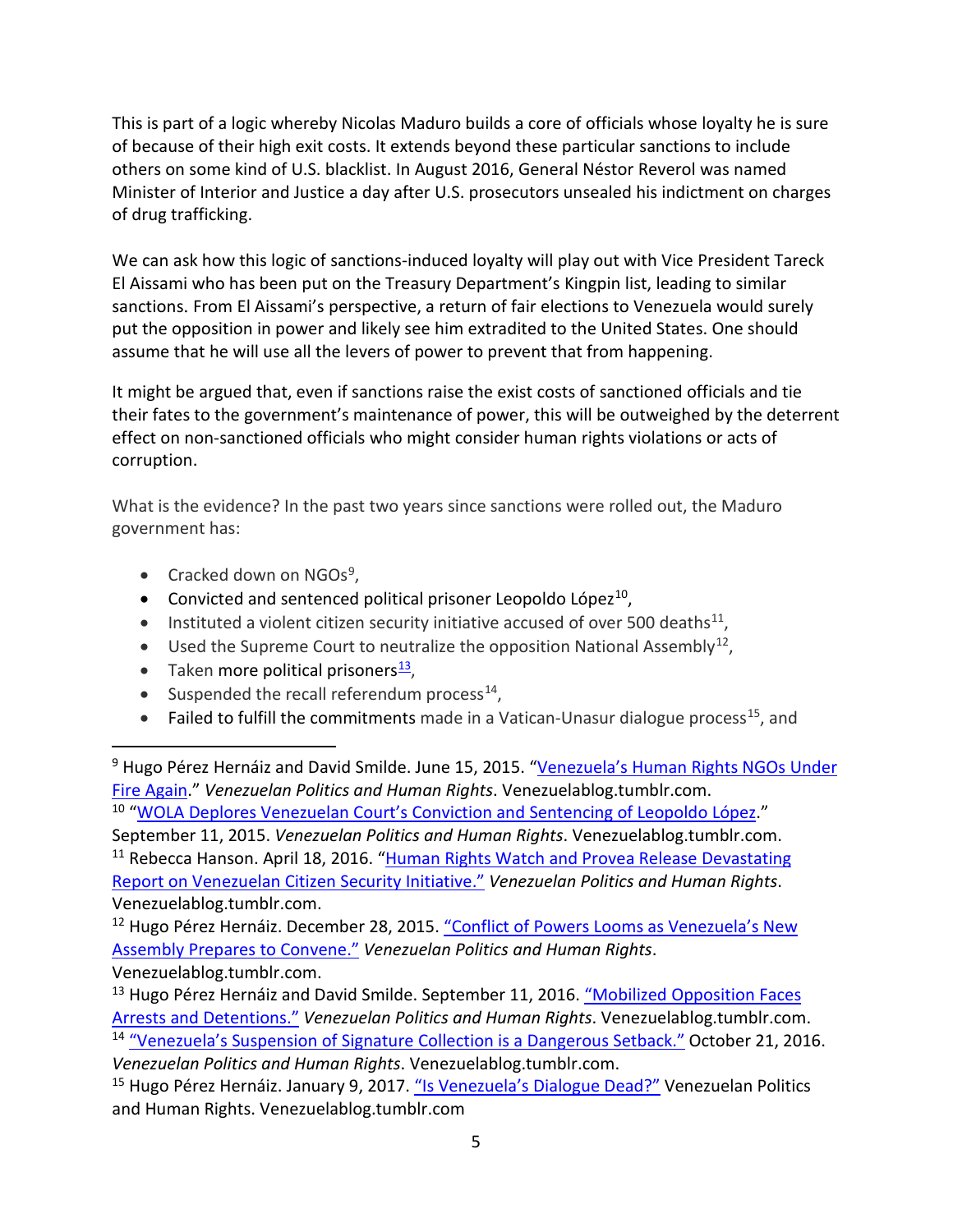• Put food distribution under military command generating far-reaching corruption.<sup>[16](#page-5-0)</sup>

By any standard these are not the consequences the sanctions program was supposed to generate.

This failure is not because only seven officials were sanctioned, and it is not because the sanctions went unnoticed in Venezuela. In fact, their rollout in March 2015 was international news for days and weeks, and news in Venezuela for weeks and months. Nicolas Maduro made sure everyone knew, especially Venezuelan citizens. I suspect that it would be hard to find even a peasant in the Venezuelan countryside who did not know about the U.S. sanctions. Deterrence is supposed to work through a social observation effect, and that should be effective whether seven or seventy officials were sanctioned.

All of this points the fact that the idea of "pressure" is too simple as our leading metaphor for understanding foreign policy. Pressure can have quite different and contradictory effects, depending on the context.

Of course, I am focusing here on the consequences of sanctions. One entirely legitimate response is that sanctioning human rights abusers and corrupt officials is simply a value position, a moral stance in favor of human rights and against corruption, and should be taken whatever the consequences. This is understandable and indeed taking a stand on values and letting the chips fall where they may is part of what it means to be human.

But when this is the logic behind a policy, it should be represented as such. A policy that is undertaken in the name of values, without regard for the consequences, should not be portrayed as aiming to benefit the people. More to the point of today's discussion, while the United States' program of targeted sanctions in Venezuela may represent an admirable expression of our devotion to protecting human rights, it is actually having negative outcomes for Venezuelan democracy and human rights. The responsibility for these negative outcomes rest squarely on the shoulders of Nicolas Maduro and other Venezuelan officials. But US policy is facilitating them.

Of course doing nothing is not an option; the Venezuela crisis is too grave. From my perspective, policymakers should strive to identify the policy options that express fundamental values and that increase the likelihood of achieving the goal in question, which is the reestablishment of electoral democracy and protection of human rights in Venezuela.

Fortunately, there are alternatives, although none of them are easy or promise instant results. First, given the marked deterioration of Venezuelan democracy, it is likely that work through *multilateral institutions* could come together in a way it has not in recent years. There are three areas for concerted political action: work through multi-country bodies like the **Organization of** 

<span id="page-5-0"></span><sup>&</sup>lt;sup>16</sup> Hannah Dreier and Joshua Goodman. December 28, 2016. "Venezuela Military Trafficking [Food as Country Goes Hungry."](http://bigstory.ap.org/article/64794f2594de47328b910dc29dd7c996/venezuela-military-trafficking-food-country-goes-hungry) Associated Press.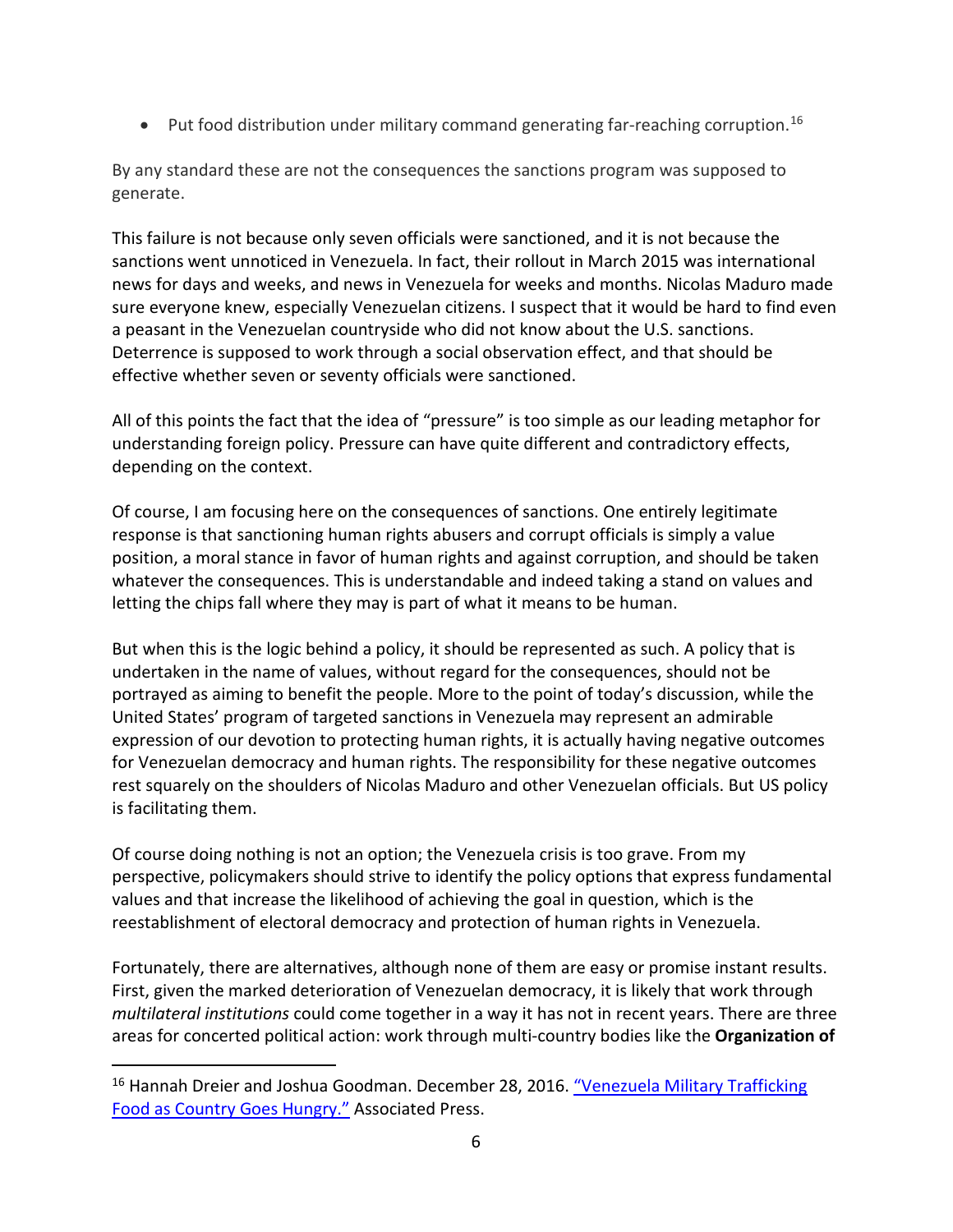## **American States** (OAS), the **United Nations** (UN) and **Union of South American Nations**

(UNASUR), work to support governments in the region who can also engage the Venezuelan government, and work to support a meaningful process of dialogue.

OAS Secretary General Luis Almagro's invocation of the Democratic Charter in June 2016 was discussed but put off by OAS member states to see if progress could be made through a dialogue process promoted by UNASUR and later joined by the Vatican. Over six months has passed and it is clear that the Venezuelan government has used that dialogue process to buy time and deflect change. I agree with many others that it is time for the Democratic Charter to be taken up again. This time around, with the Maduro government reneging on electoral democracy, one should expect more consensus to develop among OAS member states on the gravity of the situation in Venezuela. The United States could have an important role in supporting this process. Whether or not the OAS member states come to a consensus, the debate in the OAS will shine a spotlight on the Maduro government and generate important international pressure that extends well beyond U.S. government sanctions.

Furthermore, the United States and other countries could work to strengthen the **Inter-American Council for Human Rights** (IACHR) which is the preeminent institution for the defense of human rights in the region.

The **United Nations** also has considerable potential to act with reference to Venezuela. A Peacebuilding initiative like that which was carried out in El Salvador in the late 1980s could be effective. Alternatively, the UN Secretary General could name a Special Representative to Venezuela. These initiatives would not be feasible in the short term as the first would require the consent of the permanent members of the Security Council and both would require the consent of Venezuela. But in the likely case that the Venezuela crisis worsens, that could change. U.S. government advocacy would be key to making them happen.

The **United Nations Human Rights Council** is more cautious than IACHR given that it consists of member states. However, Venezuela is actually a member of the council and that makes it more difficult for it to dismiss its statements as imperialist conspiracies.

There are regional institutions that the United States is not part of but which could be supported. Venezuela is already on the rocks with trade block **Mercosur**. It has effectively been marginalized, while still remaining a member. Mercosur has a Democratic Clause aimed at protecting human rights that could still be invoked. Thus far UNASUR has shown more interest in protecting the interests of incumbent governments than the interests of its countries' citizens. But a more diverse set of leaders in the region could promote the development of institutions and mechanisms to provide proper protections for human rights

There is also considerable space for *bilateral and multilateral diplomacy.* I have been encouraged by President Trump's discussions of the Venezuelan case with the presidents of Argentina, Panama, and Peru. Regional partners need to have a lead role in U.S.-Venezuela policy. A group of "Friends of Venezuela" containing diverse countries could be organized to develop common criteria and approaches. Such a group could emerge in the region without